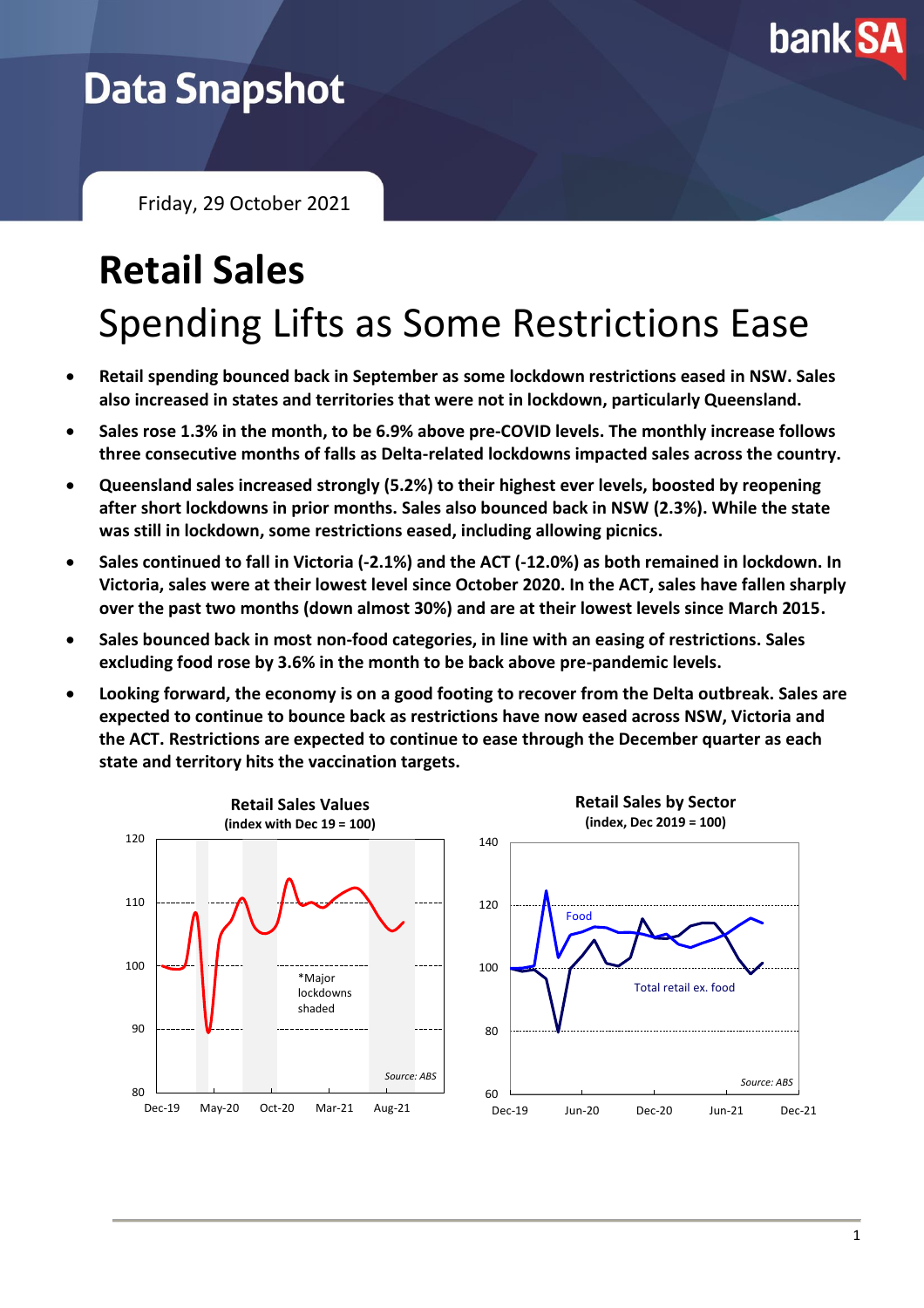Retail spending bounced back in September as some lockdown restrictions eased in NSW and sales increased in states and territories that were not in lockdown, particularly Queensland.

Sales rose by 1.3% in the month, to be 1.7% higher over the year to September 2021 and 6.9% above pre-COVID levels (as of December 2019). The monthly increase follows three consecutive months of falls as Delta-related lockdowns impacted sales across the country. The bounce partly offsets the falls over recent months, but sales were still 4.8% below levels in May 2021, prior to the Delta outbreak. Sales since May 2021 were hit particularly hard in NSW, Victoria, and the ACT. Retail sales across all three regions remain below May 2021 levels.

Sales across Queensland increased strongly in September. Sales rose by 5.2% to their highest ever levels, as there were no disruptions from lockdowns during the month. Sales also bounced back in NSW by 2.3%. While the state was still in lockdown during the month, some restrictions eased, leading to an increase in retail spending.

Sales continued to fall across Victoria (-2.1%) and the ACT (-12.0%) in September. Both regions remained in lockdown for the full month. In Victoria, sales are at their lowest level since October 2020. In the ACT, sales have fallen sharply over the past two months (down almost 30%) and are at their lowest levels since March 2015.

Sales were also up in Tasmania (2.2%), WA (1.4%), SA (0.9%), and the NT (0.8%).

Retail spending continues to represent a two-speed economy, as sales are depressed across states and territories that were most impacted by Delta-related restrictions. Sales in NSW and Victoria are effectively in line with their pre-pandemic levels, as of December 2019, while sales in the ACT are well down. Sales across other states and territories remain at least around 15% above pre-pandemic levels. WA continued to outperform, with sales in the state up more than 20% on pre-COVID levels.



The shift in spending by category was typical of an easing in restrictions. Sales bounced back in most non-food categories, in line with a relaxation of containment measures in NSW. Retail sales excluding food rose by 3.6% in the month to be back above pre-pandemic levels.

Clothing, footwear & personal accessories (5.9%), cafes, restaurants & takeaway food services (5.0%), and household goods (4.3%) all rose strongly in the month. Other goods were also higher (2.1%). Bucking the trend, sales at department stores remained weak (-0.3%) in September.

Food spending fell by 1.4% in the month, as households reduced their consumption of food at home. This was in line with previous experience following an easing of restrictions.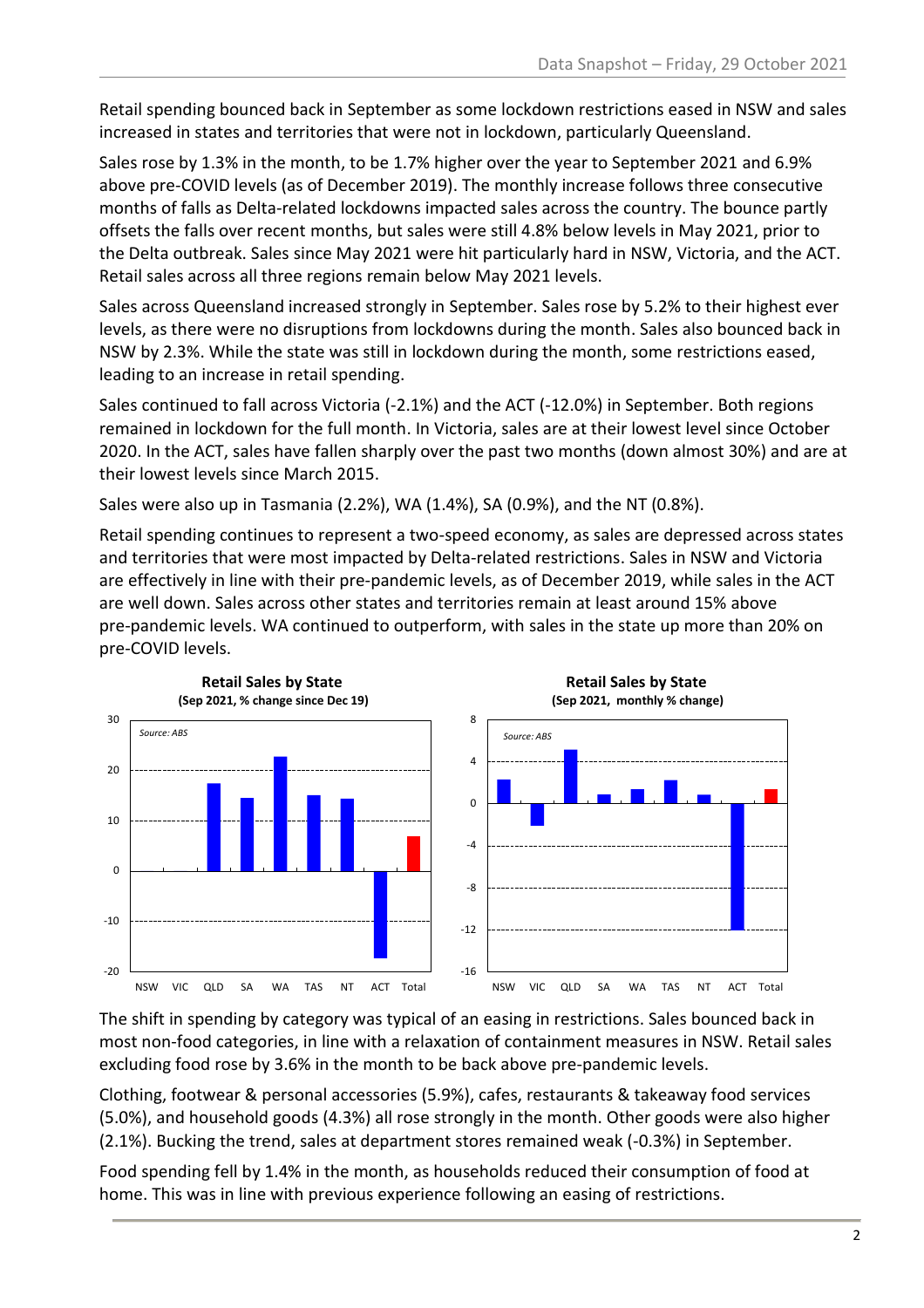## **Outlook**

September data showed that retail sales started to bounce back while restrictions were still in place across large parts of the country. This bounce back is expected to continue over coming months as restrictions have now eased across NSW, Victoria and the ACT. Restrictions are expected to continue to ease through the December quarter as each state and territory hits the vaccination targets. In fact, Australia is on track to hit 90% vaccination rates before the end of 2021. This high rate of vaccination will support retail spending as consumers become more confident and begin to return to their usual patterns of activity.

This is good news for businesses who have been struggling throughout the lockdowns, particularly those in the hospitality and services industries.

Looking forward, the economy is on a good footing to recover from the Delta outbreak. Business and consumer confidence have remained relatively resilient throughout the outbreak. Fiscal and monetary policy settings continue to provide substantial support, households have built up large savings buffers, and considerable pent-up demand is set to be unleashed. These factors will support a robust recovery in retail spending.

> **Jarek Kowcza, Senior Economist** Ph: 0481 476 436